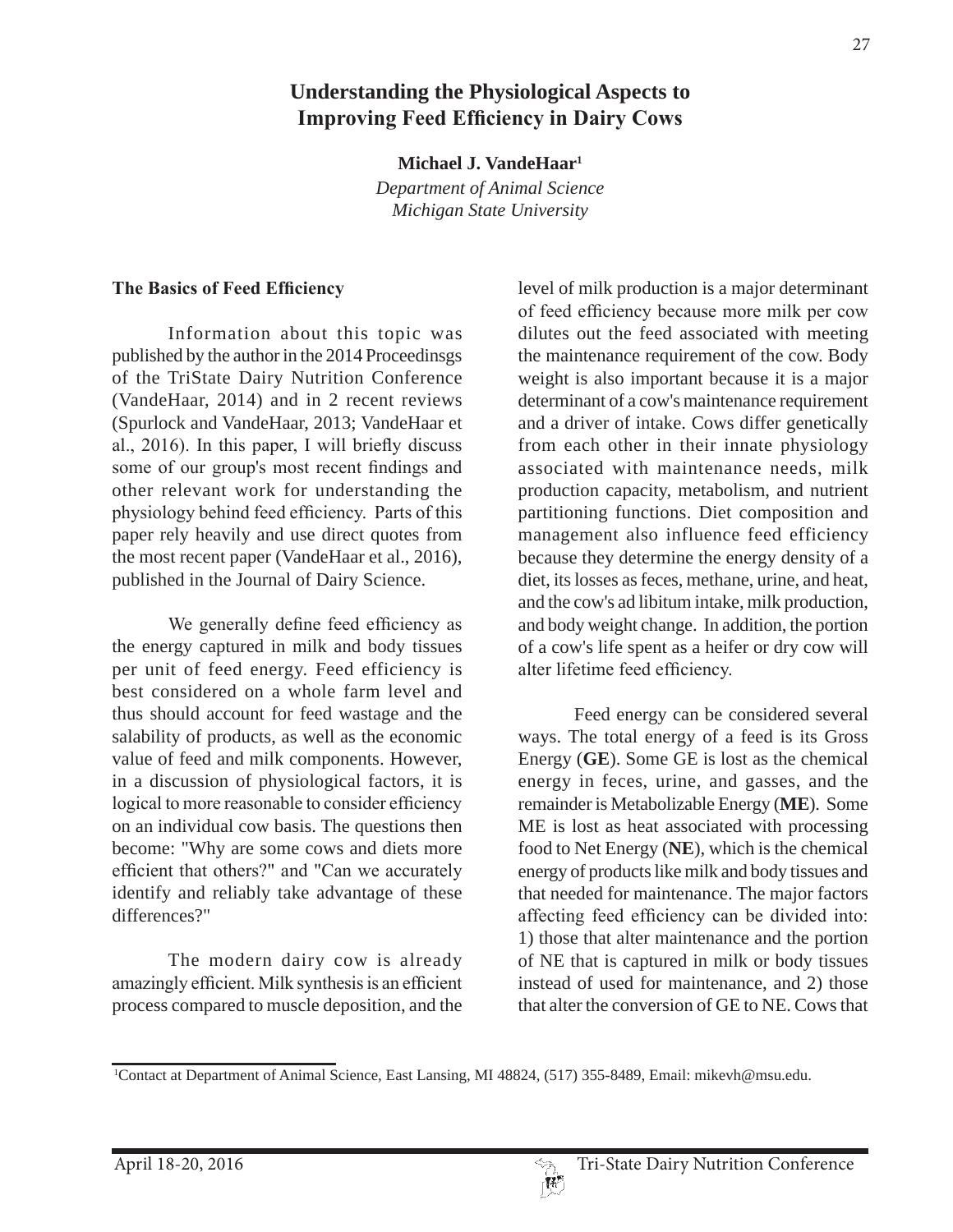eat and produce more generally capture a greater fraction of NE in products. Cows also vary in converting GE to NE. How we breed, feed, and manage cattle can affect both of these.

#### **Diluting Maintenance to Capture NE More Efficiently**

Nutritionists have long considered the maintenance requirement of an animal to be proportional its "metabolic body weight" (**MBW**), defined as BW to the 0.75 power. In the Dairy NRC (2001), the average daily maintenance requirement for dairy cows is described by the formula,  $0.08$  Mcal of NE<sub>r</sub> x MBW. Thus, the typical Holstein cow has a maintenance requirement of ~10 Mcal of  $NE<sub>r</sub>/day$  (equivalent to ~25 Mcal of GE and ~6 kg of feed). This feed is used for lifesustaining functions, such as circulation and respiration when she is not producing milk, growing, working, or pregnant and she is in her thermoneutral zone. Thirty years ago, Baldwin and coworkers (1985) divided whole-body maintenance energy expenditure into 3 major classes: 40 to 50% is work functions (liver, heart, kidney, nerve, and lung work), 15 to 25% is cell component synthesis (primarily protein and membrane lipids), and 25 to 35% is membrane transport (mostly associated with membrane potential maintenance and Na<sup>+</sup>, K<sup>+</sup>-ATPase). They suggested that considerable animal variation in maintenance energy requirement seems to exist and could be used to increase efficiency. More recently, McNamara (2015) used simulations of reported variations in 2 basal maintenance functions, ion pumping and protein turnover, and found that the maintenance requirements could vary by 20% among cows producing similar levels of milk. For a cow weighing 700 kg  $(\sim 1600 \text{ lb})$ , this is  $\sim 2 \text{ Mcal}$ of NE<sub>1</sub>. To put in context, 40 kg of milk is  $\sim$ 30 Mcal of  $NE_{r}$ , so cows that need 20% less for maintenance, need 5% less feed (2 to 3 lb, 30 to  $40¢$ ) per day.

However, recent evidence suggests that the maintenance requirement per unit of metabolic BW (MBW,  $BW^{0.75}$ ) has increased over time for dairy cattle and now is perhaps 0.1 x MBW or even higher (Moraes et al., 2015). Apparently, we have selected dairy cattle that require more feed per unit of MBW just to survive. Reasons for the higher maintenance requirement are not clear but likely are associated with increased digestive and metabolic activity. Statistical models assign this heat to maintenance, but in my view, it should instead be assigned to the extra heat production associated with feeding and lactation. All the same, a savings in maintenance costs could well be worth our attention.

The body size of dairy cattle has increased in the past 50 years, and most top sires in the AI industry were and still are larger than breed average (Hansen, 2000). This change is not consistent with the goal of increasing feed efficiency. We might expect that higher producing cows would weigh more because some of the hormones that control lactation, such as somatotropin, also control growth, and bigger cows might have greater capacity to eat and produce milk. At one time, a genetic correlation between BW and milk production might have existed (Freeman, 1975). However, our latest analysis on 5000 Holstein cows in mid-lactation demonstrated no genetic correlation between BW and milk energy output (VandeHaar et al., 2014); moreover, BW was genetically correlated negatively with gross feed efficiency. In a smaller subset of that data, Manzanilla-Pech et al. (2016) found that milk energy output was not positively correlated with BW, stature, chest width, or body depth. Already 40 years ago, Freeman (1975) pointed out that, "Heavier weight per se is not necessarily desirable, particularly when it is negatively correlated, phenotypically and genetically, with efficiency." It is ridiculous that parts of our industry continue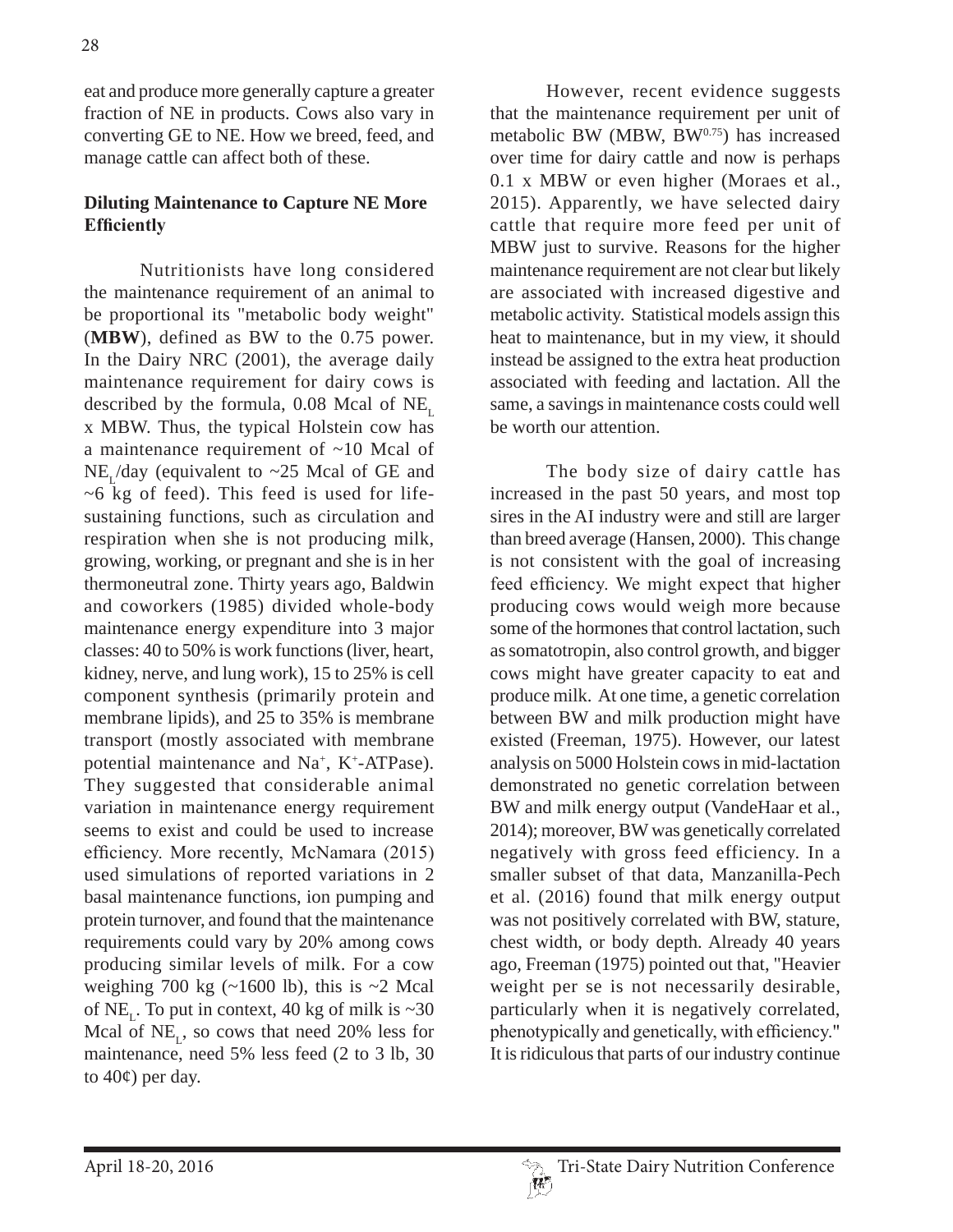to favor larger cows, despite the fact that the data show that they are less efficient and are not more profitable. In my opinion, based on these data, breeding for more milk is a more important priority to improve efficiency than is breeding for smaller BW, but smaller BW can be a means to improve efficiency with no concomitant negative consequence for milk production, and the best way to improve efficiency is to use a linear index that favors greater milk production and smaller BW together.

#### **Considerations in Converting Feed GE to NE More Efficiently**

The importance of diet in the conversion of GE to NE has been reviewed (Smith, 1988; VandeHaar, 1998; Arriola Apelo et al., 2014). Clearly, diet directly impacts feed efficiency. If a cow eats to her energy requirements, then less feed is needed as diets are more energydense. Hence, feeding: 1) more starch and less fiber, 2) fiber with greater digestibility, or 3) supplemental fat all would be expected to improve the conversion of GE to NE. Such changes can be predicted, albeit inaccurately, using nutrition models, such as NRC (2001). Diet composition also alters a cow's appetite and partitioning of nutrients (Allen and Piantoni, 2014). Thus, because feed intake alters the dilution of maintenance, the effect of diet on efficiency is not always easy to predict. However, feed efficiency is not very important in making decisions about diet composition. If attaining the highest feed efficiency was the goal in making feeding decisions, all dairy cattle would be fed diets high in grains and fats with minimal forage and byproduct feeds. One of the values of the ruminant system is its ability to obtain energy from fibrous feeds, such as forages and high-fiber byproducts. To enhance sustainability and justify the dairy industry as a contributor to food security for humans, the use of grains and fats in dairy diets should be limited to those times when they can be used to optimize production and health, and forages and byproduct feeds high in fiber should be fed to dairy cattle when possible. For the purposes of animal selection, however, gross feed efficiency is highly correlated with milk per acre and profitability per cow.

Feed intake, and thus feed efficiency, can be predicted with reasonable accuracy across a wide range of production levels and body weights (Berry and Crowley, 2013). Higher production per unit BW improves efficiency because of the dilution of maintenance. However, based on our data, feed efficiency varies considerably within a production level. One way to examine this variation is residual feed intake (**RFI**), a measure of efficiency that is independent of production level and can be considered "unjustified feed intake". Cows that eat less than expected based on production relative to BW and BW change have a negative RFI and are desirable. Using 5000 cows from North America, the Netherlands, and Scotland, we recently showed that RFI has a heritability of 0.17 (Tempelman et al., 2015). RFI has little value for nutritionists, but it has notential in our search for more efficient animals in selection.

For RFI to be effective in the search for a more efficient cow, it must be a repeatable trait across climate conditions, diets, lactation stage and number, and stage of life. Data to date suggest that it is. Potts et al. (2015) fed 109 cows diets with ~14 or 30% starch in a cross-over design and found the correlation for RFI of a cow when fed a high starch diet with her RFI when fed a low starch diet to be 0.7. Preliminary data from our lab suggest it also is repeatable across diets with varying forage content (Mangual et al., unpublished). Finally, RFI is repeatable across lactations, stages within a lactation, and stages of life (Connor et al., 2013; MacDonald et al., 2014; Tempelman et al., 2015).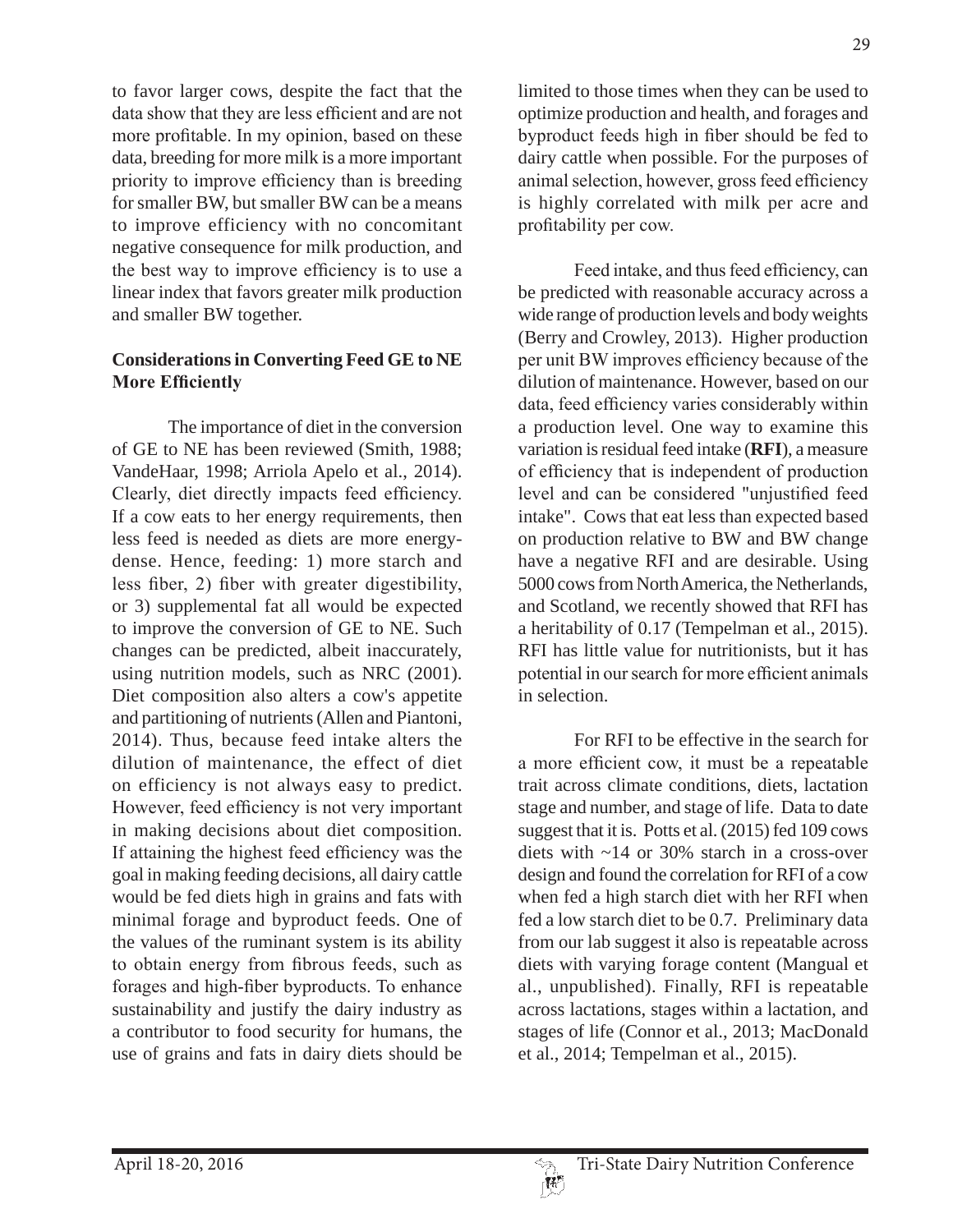Traditional selection cannot be used for RFI, because phenotypes of daughters on commercial farms are not known. However, the advent of genomic selection enables selection for new traits like feed efficiency. An excellent review on the methodology of genomic selection, especially for nongeneticists, is Eggen (2012). The use of genomics in selection against RFI or DMI is already beginning in Australia (Pryce et al., 2015) and the Netherlands (Veerkamp et al., 2014) and will likely occur in North America in the near future. It is important to note that RFI is only part of feed efficiency. Selection for efficiency must also consider the optimal levels of milk production relative to BW to dilute out maintenance. The approach used by Pryce et al. (2015) seems reasonable, with an index to select against body size and against RFI, while also selecting for milk yield and composition.

#### **Biological Basis for Residual Feed Intake**

RFI is essentially the differences in feed intake among animals that cannot be explained by diets, environment, milk production, BW, and BW change, or in other words, our best nutrition models. Differences in efficiency among cows in milk production relative to BW are accounted for in our models. RFI is associated mostly with the conversion of GE to NE, and thus is due to differences amongst cows in digestibility, methane production, urinary energy losses, and metabolic pathways involved in processing nutrients and determining how much heat is produced above the animal's basal heat production for maintenance. Based on limited data in beef cattle, Herd and Arthur (2009) estimated that the contribution of various biological processes to RFI was 10% digestion, 37% tissue metabolism, 9% heat increment of feeding, 10% activity, 5% body composition, 2% feeding patterns, and 27% unknown; interestingly, these contributions are reasonably similar to the energy flows found in typical

nonlactating cattle. Given that measurement error is part of RFI, this unknown contribution could be error and the true biological RFI among cows is smaller than the measured RFI.

After accounting for the 27% unknown in Herd and Arthur (2009) estimates, differences in digestive efficiency might be expected to contribute 10 to 20% of the differences in RFI among cows. Recent data from our project upholds this. Based on data of 110 lactating cows fed 2 diets, we found that digestibility accounted for up to 33% of the variation in the ability of cows to extract NE from feed (Potts et al., 2015). In addition, the ruminal microbiome may play a role in feed efficiency and differences in the microbiome likely affect digestive efficiency, methanogenesis, and the heat of fermentation. However, it seems likely that the cow and what she is fed control the microbiome, not the other way around. Whether changes in the microbiome will someday be part of our decision-making in feeding and breeding is not clear to me, but differences in digestive ability (including microbial fermentation of course) surely will be an important consideration for productivity and methanogenesis, and likely efficiency.

Multiple postdigestion processes likely are involved in variation in RFI. In beef cattle, divergent RFI phenotypes have been associated with differences in mitochondrial function, muscle protein breakdown, cortisol levels, and feeding behavior (Castro et al., 2007; Bingham et al., 2009; Kelly et al., 2010; Kolath et al., 2006; Montanholi et al., 2010). Less work has been done in dairy cattle, but genomic analyses are beginning to give insight on the physiological basis for differences in efficiency amongst cows. Davis et al. (2014) developed genomically estimated breeding values (**GEBV**) for RFI in growing Holstein heifers and detected differences in RFI of lactating based on the heifer GEBV. Their data suggest that differences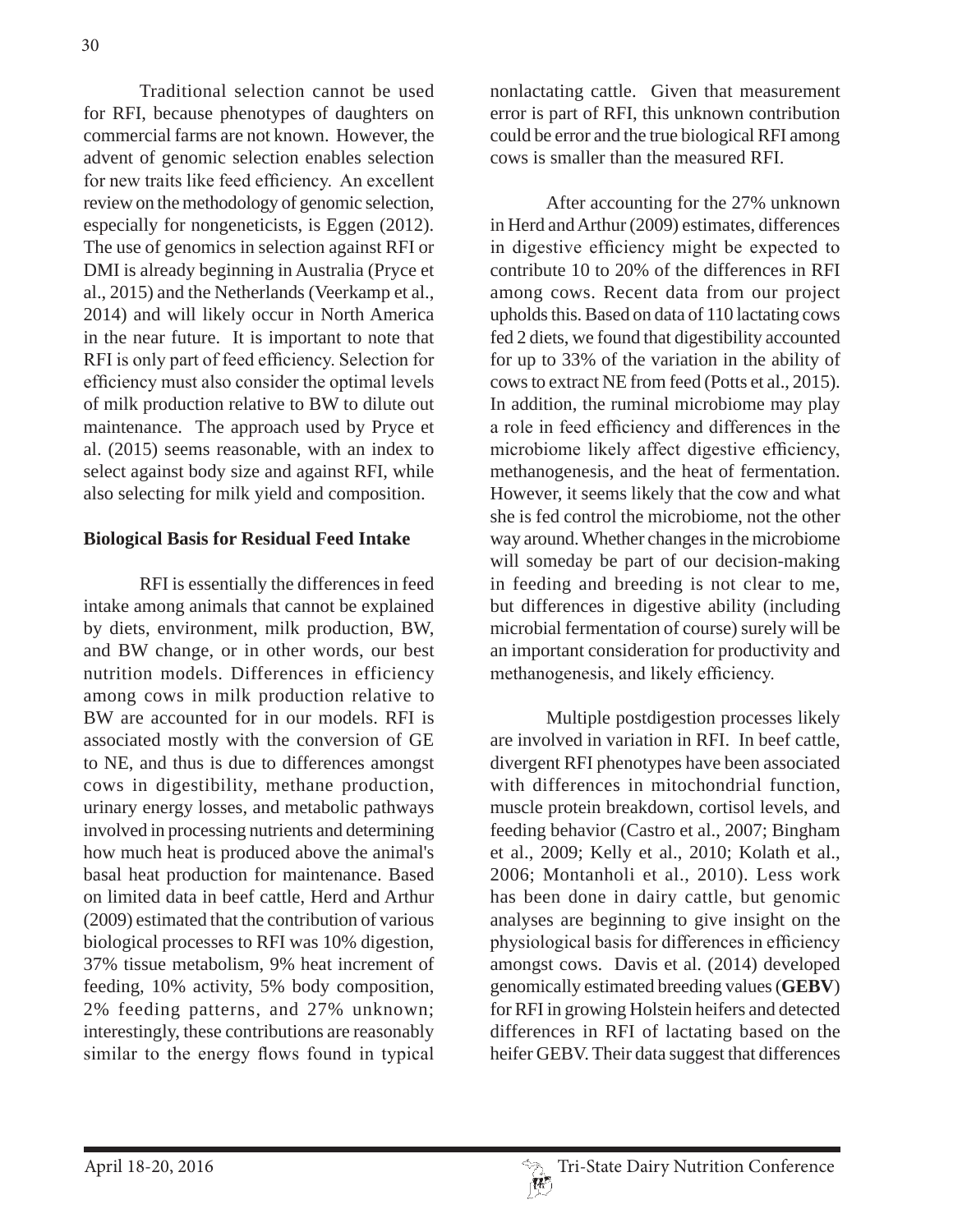in efficiency are controlled by the digestive and metabolic factors that are important for both growth and lactation, such as mitochondrial function. In an analysis of 2900 Holstein cows, Spurlock et al. (2014) showed that 61,000 single nucleotide polymorphisms (**SNP**) accounted for 14% of the variance in RFI, with the top 10 SNP accounting for 7% of the genetic variance. Six of the 8 chromosomes harboring major quantitative trait locus (**QTL**) influencing RFI did not influence DMI, milk energy output, or BW, indicating the possibility that genes important for digestive or central metabolic functions might be involved. Verbyla et al. (2010) examined SNP that might account for differences in energy balance (which in their model was very similar to RFI) and found differences in a transcription factor (COUP-TFII) that plays an essential role in regulating adipogenesis, glucose homeostasis, and energy metabolism. Continued advancements in the science of nutritional and genetical genomics will help us to integrate our understanding of basic biology with more empirical data. Someday, we may be able to select for specific metabolic traits or to select genotypes to match environments.

### **Conclusion and Implications**

Feed efficiency, or the efficiency of converting feed to milk, matters on farms because it has a major influence on farm profitability and environmental stewardship in the dairy industry. Dairy feed efficiency in North America has doubled in the past 50 years, largely as a byproduct of selecting and managing cows for increased productivity. Increasing productivity results in a greater percentage of total feed intake being used for milk instead of cow maintenance. In the future, we can continue to increase efficiency by striving for greater productivity relative to body size across the life of the cow and by directly setting product per

unit feed as a goal. Mechanisms responsible for greater efficiency include improved digestibility and decreased metabolic work associated with maintenance and lactation functions, but we still have much to learn about why some cows are more efficient that others. Regardless, the science of genomics will enable us to select for more efficient genotypes for the future. Understanding the physiology will help us to optimize selection for the needs of the future.

Our decisions in sire selection determines what type of animal we must feed and manage in the future. Too often, we select for large cows just because we like large cows and think they will produce more milk, but the genetic correlation of cow size and productivity is zero within the Holstein breed. There can be absolutely no justification for favoring large cows, and it is time for all of us to quit showing them favoritism - they are making our industry less efficient! Someday, we will also be able to select cows against feed intake. In the meantime, it is reasonable to continue selecting for greater milk production, but we should also select for modest reductions in body size.

### **Acknowledgements**

The ideas and results presented in this paper reflect the contributions of numerous collaborators, most notably Rob Tempelman, Yongfang Lu, Adam Lock, Mike Allen, Dave Beede, Sarah Potts, and Jackie Boerman (Michigan State University); Lou Armentano, Kent Weigel, and Victor Cabrera (University of Wisconsin-Madison); Diane Spurlock (Iowa State University); and Roel Veerkamp (WUR, The Netherlands). Their work is appreciated. This research was supported by Agriculture and Food Research Initiative Competitive Grant #2011-68004-30340 from the USDA National Institute of Food and Agriculture, as well as funds from Michigan State University AgBioResearch.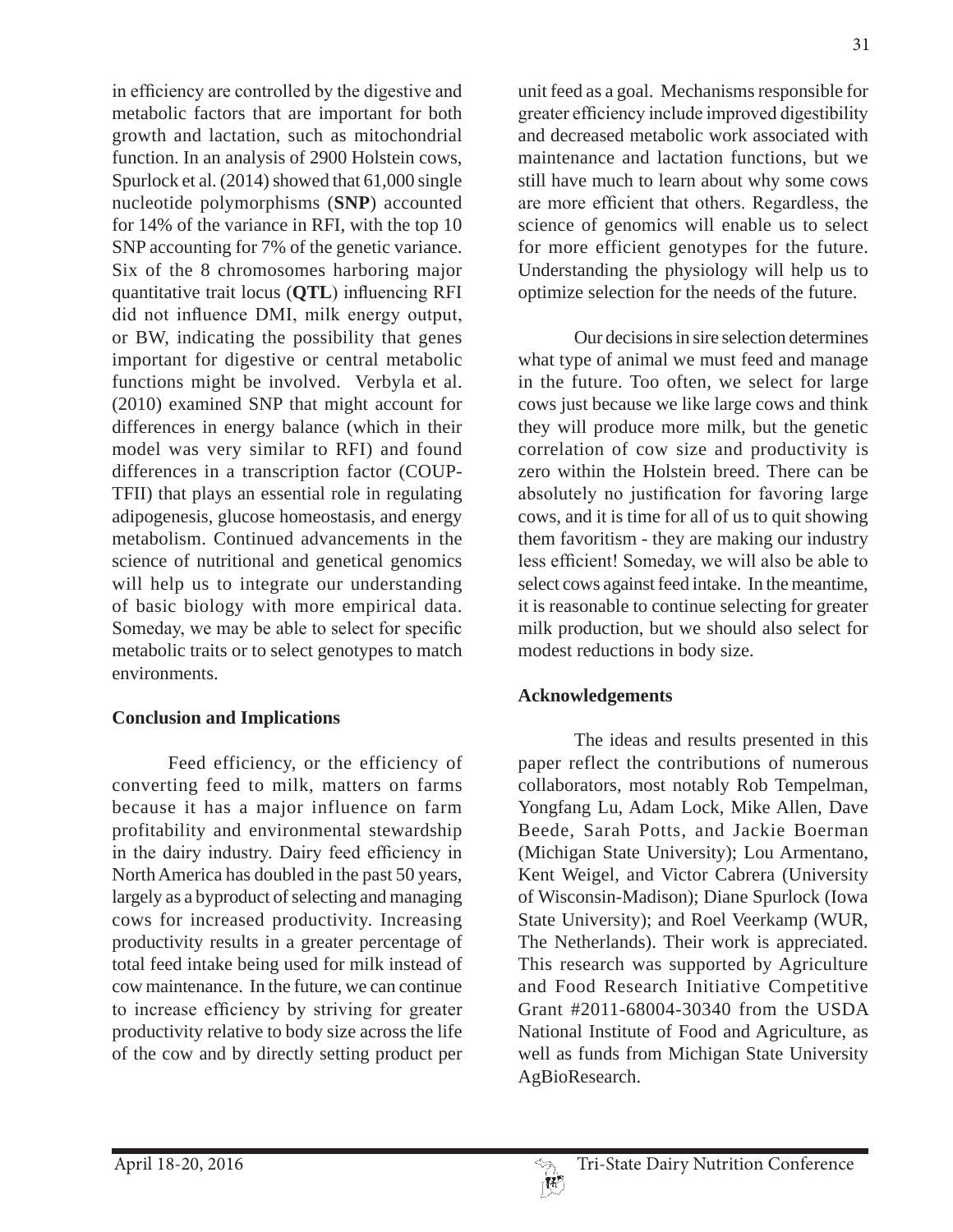## **References**

Allen, M.S., and P. Piantoni. 2014. Carbohydrate nutrition: managing energy intake and partitioning through lactation. Vet. Clin. North Am. Food Anim. Pract. 30:577–597.

Arriola Apelo, S.I., J.R. Knapp, and M.D. Hanigan. 2014. Invited review: Current representation and future trends of predicting amino acid utilization in the lactating dairy cow. J. Dairy Sci. 97:4000–4017.

Baldwin, R.L., N.E. Forsberg, and C.Y. Hu. 1985. Potential for altering energy partition in the lactating cow. J. Dairy Sci. 68:3394-3402.

Berry, D.P., and J.J. Crowley. 2013. Genetics of feed efficiency in dairy and beef cattle. J. Animal Sci. 91:1594-1613.

Bingham, G.M., T.H. Friend, P.A. Lancaster, and G.E. Carstens. 2009. Relationship between feeding behavior and residual feed intake in growing Brangus heifers. J. Animal Sci. 87:2685–2689.

Castro Bulle, F.C.P, P.V. Paulino, A.C. Sanches, and R.D, Sainz. 2007. Growth, carcass quality, and protein and energy metabolism in beef cattle with different growth potentials and residual feed intakes. J. Animal Sci. 85:928–936.

Connor, E.E., J.L. Hutchison, H.D. Norman, K.M. Olson, C.P. Van Tassell, J.M. Leith, and R.L. Baldwin VI. 2013. Using residual feed intake in Holsteins during early lactation shows potential to improve feed efficiency through genetic selection. J. Animal Sci. 90:1687-1694.

Davis, S.R., K.A. Macdonald, G.C. Waghorn, and R.J. Spelman. 2014. Residual feed intake of lactating Holstein-Friesian cows predicted from high-density genotypes and phenotyping of growing heifers. J. Dairy Sci. 97:1436–1445.

Eggen, A. 2012. The development and application of genomic selection as a new breeding paradigm. Anim. Frontiers 2:10-15.

Freeman, A.E. 1975. Genetic variation in nutrition of dairy cattle. In: *The Effect of Genetic Variation on Nutrition of Animals*. National Academy of Science, Washington, DC. pp. 19-46.

Hansen, L.B. 2000. Consequences of selection for milk yield from a geneticist's viewpoint. J. Dairy Sci. 83:1145–1150.

Herd, R.M., and P. F. Arthur. 2009. Physiological basis for residual feed intake. J. Anim. Sci. 87(E. Suppl.):E64–E71.

Kelly, A.K., M. McGee, D.H. Crews, A.G. Fahey, A.R. Wylie, and D.A. Kenny. 2010. Effect of divergence in residual feed intake on feeding behavior, blood metabolic variables, and body composition traits in growing beef heifers. J. Animal Sci. 88:109-123.

Kolath, W.H., M.S. Kerley, J.W. Golden, and D.H. Keisler. 2006. The relationship between mitochondrial function and residual feed intake in Angus steers. J. Animal Sci. 84:861–865.

MacDonald, K.A., J.E. Pryce, R.J. Spelman, S.R. Davis, W.J. Wales, G.C. Waghorn, Y.J. Williams, L.C. Marett, and B.J. Hayes. 2014. Holstein-Friesian calves selected for divergence in residual feed intake during growth exhibited significant but reduced residual feed intake divergence in their first lactation. J. Dairy Sci. 97:1427-1435.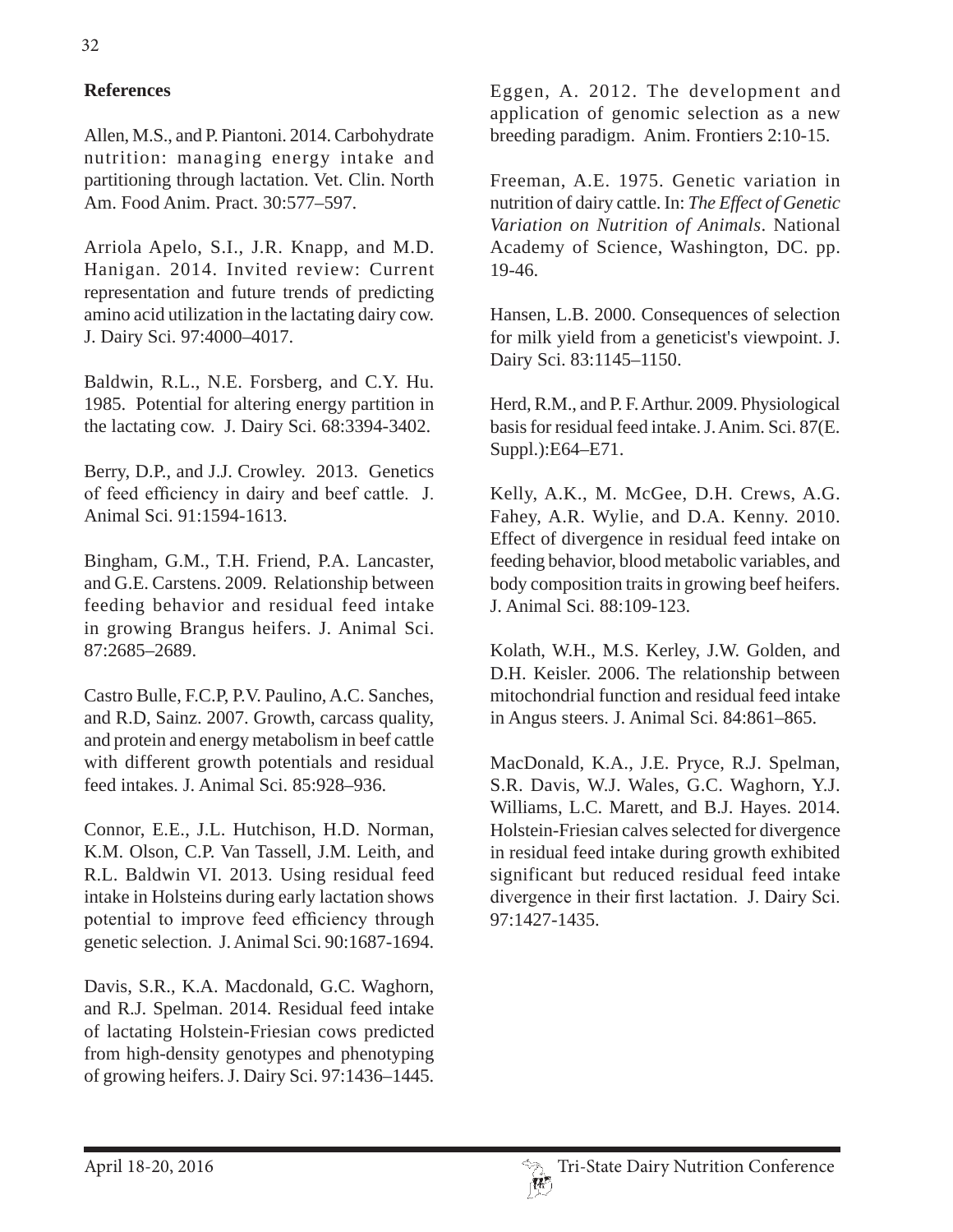Manzanilla-Pech, C.I.V., R.F. Veerkamp, R.J. Tempelman, M.L. van Pelt, K.A. Weigel, M. VandeHaar, T.J. Lawlor, D.M. Spurlock, L.E. Armentano, C.R. Staples, M. Hanigan, E.E. Connor, and Y. De Haas. 2016. Genetic parameters between feed-intake-related traits and conformation in 2 separate dairy populations - the Netherlands and United States. J. Dairy Sci. 99:443-457.

McNamara, J.P. 2015. Triennial lactation symposium: Systems biology of regulatory mechanisms of nutrient metabolism in lactation. J. Anim. Sci. 93:5575-5585.

Montanholi, Y.R., K.C. Swanson, R. Palme, F.S. Schenkel, B.W. McBride, D. Lu D, and S.P. Miller. 2010. Assessing feed efficiency in beef steers through feeding behavior, infrared thermography and glucocorticoids. Animal 19:692–701.

Moraes, L.E., E. Kebreab, A.B. Strathe, J. Dijkstra, J. France, D.P. Casper, and J.G. Fadel. 2015. Multivariate and univariate analysis of energy balance data from lactating dairy cows. J. Dairy Sci 98:4012-4029.

National Research Council. 2001. Nutrient Requirements of Dairy Cattle. 7th revised edition. National Academy Press, Washington, DC.

Potts, S.B., J.P. Boerman, A.L. Lock, M.S. Allen, and M.J. VandeHaar. 2015. Residual feed intake is repeatable for lactating Holstein dairy cows fed high and low starch diets. J. Dairy Sci. 98:4735–4747.

Pryce, J.E., O. Gonzalez-Recio, G. Nieuwhof, W.J. Wales, M.P. Coffey, B.J. Hayes, and M.E. Goddard. 2015. Hot Topic: Definition and implementation of a breeding value for feed efficiency in dairy cows. J. Dairy Sci. 98:7340-7350.

Smith, N.E. 1988. Alteration of efficiency of milk production in dairy cows by manipulation of the diet. Pages 216–231 in Nutrition and Lactation in the Dairy Cow. P.C. Garnsworthy, ed. Butterworth, London, United Kingdom.

Spurlock, D.M., R.J. Tempelman, K.A. Weigel, L.E. Armentano, G.R. Wiggans, R.F. Veerkamp, Y. de Haas, M.P. Coffey, E.E Connor, M.D. Hanigan, C. Staples and M.J. VandeHaar. 2014. Genetic architecture and biological basis of feed efficiency in dairy cattle. Proc. of 10th World Congress of Genetics Applied to Livestock Production.

Spurlock, D.M., and M.J. VandeHaar. 2013. Genetics of feed efficiency in dairy cattle. CAB Reviews 8:1-8.

Tempelman, R.J., D.M. Spurlock, M. Coffey, R.F. Veerkamp, L.E. Armentano, K.A. Weigel, Y. de Haas, C.R. Staples, E.E. Connor, Y. Lu, and M.J. VandeHaar. 2015. Heterogeneity in genetic and nongenetic variation and energy sink relationships for residual feed intake across research stations and countries. J. Dairy Sci. 98:2013-2026.

VandeHaar, M.J. 1998. Efficiency of nutrient use and relationship to profitability on dairy farms. J. Dairy Sci. 81: 272-282.

VandeHaar, M.J. 2014. Opportunities for improving feed efficiency. Proc. Tri-State Dairy Nutrition Conference, pgs. 133-144. http:// tristatedairy.org.

VandeHaar, M.J., L.E. Armentano, K. Weigel, D.M. Spurlock, R.J. Tempelman, and R. Veerkamp. 2016. Harnessing the genetics of the modern dairy cow to continue improvements in feed efficiency. J. Dairy Sci.  $99$ :(in press).